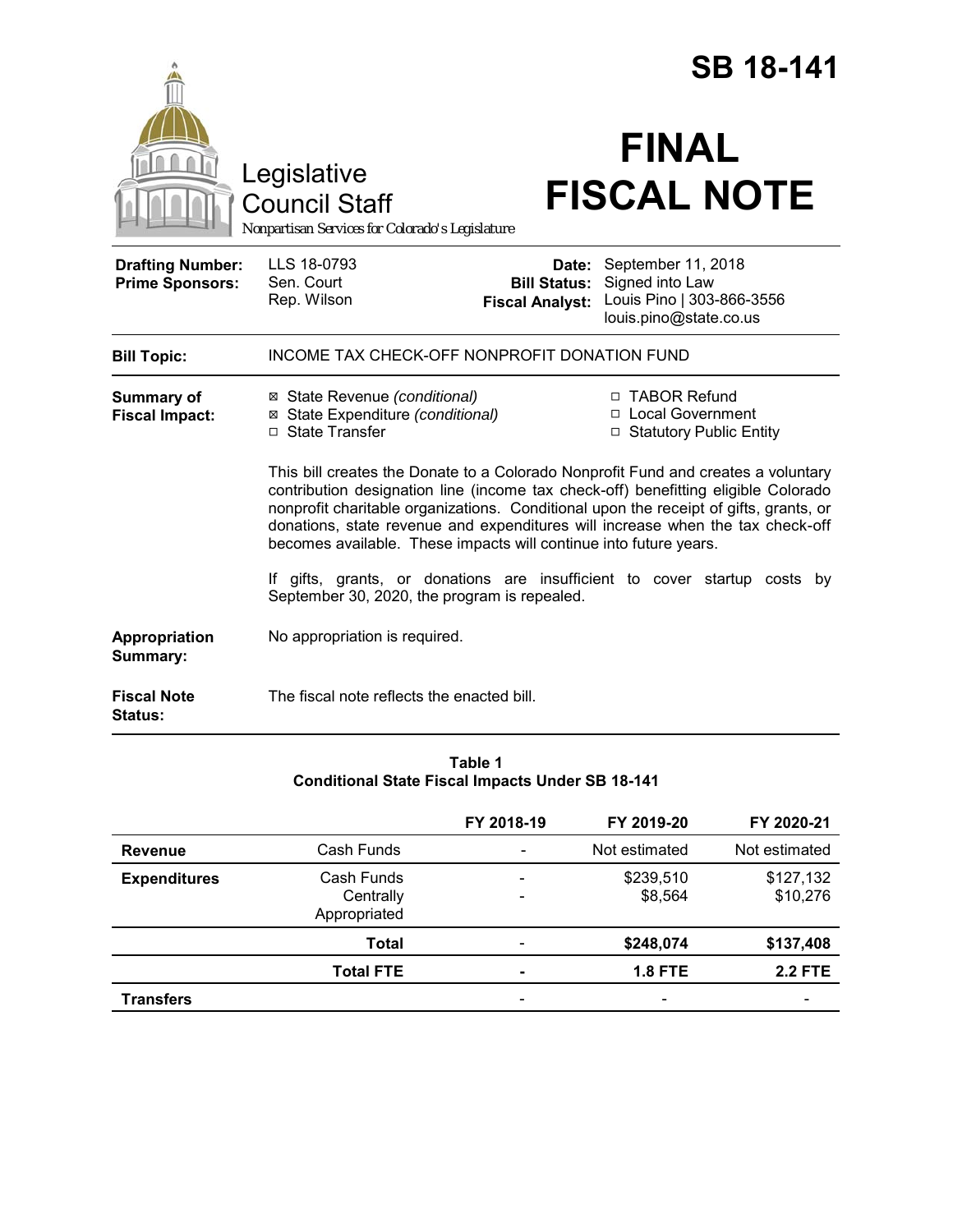September 11, 2018

### **Summary of Legislation**

This bill creates the Donate to a Colorado Nonprofit Fund (fund) and creates a voluntary contribution designation line (income tax check-off) benefitting eligible Colorado nonprofit charitable organizations (charities). Under the bill, charities that are registered and in good standing with the Colorado Secretary of State (SOS) may be included on the list to receive contributions from the fund. Each charity must also be exempt from federal income tax under section 501(c)(3) of the IRS code. A registered charity may exclude itself from the list by filing a written request to the SOS.

The SOS is required to provide the Department of Revenue (DOR) a list of eligible charities on or before September 1, and on or before September 1 of each year thereafter. The DOR will make the list available in a digital or paper format, or both, with information that the department requires for a taxpayer to designate the organization to receive a donation from the income tax check-off. A taxpayer can only designate one eligible charity from the list.

The DOR may seek, accept and expend gifts, grants, or donations for the purposes of covering the initial costs of implementing the program. If the DOR does not receive sufficient funding to cover the initial costs by September 30, 2020, the Donate to a Colorado Nonprofit program is repealed.

Finally, the bill excludes the fund from the time limitations and minimum contribution requirements imposed on most other voluntary contribution funds.

**Checkoff availability**. Beginning in income tax year 2019, the check-off may be added to the form if the DOR has received sufficient funds from gifts, grants, or donations to cover the startup costs, and a contribution line is available on the tax form with the Donate to a Colorado Nonprofit check-off next in the queue.

**Administration.** The DOR will annually determine the total amounts designated to each individual eligible charity and report these amounts to the State Treasurer and General Assembly. After administration costs, the State Treasurer will credit the money to the Donate to a Colorado Nonprofit Fund, and the DOR will distribute the remaining contributions to the designated charities. The DOR is not liable to a taxpayer for any error in distributing a contribution under this bill.

#### **Background**

The Colorado individual income tax return form allows taxpayers to contribute to various listed organizations by donating a portion of their income tax refund or increasing the amount owed on their tax return. Legislation is required to create a new income tax check-off.

Only 20 check-off programs can appear on an individual income tax form each year. To ensure that the cap is not exceeded, the priority order system specifies that continued or renewed programs take precedence over newly created programs. Tax check-offs must contain a sunset date and meet a yearly minimum contribution of \$50,000 by the third year from when it first appeared on the form and subsequent tax years to remain on the tax form. Contributions are calculated from January 1st through September 30th of each tax year. Thus, if a program that has appeared on the form is renewed or continued and has donations of at least \$50,000, the program remains on the form in the following tax year. Under current law, the Western Slope Military Veterans Cemetery and Homeless Prevention Activities Program funds are exempt from the mandatory sunset process.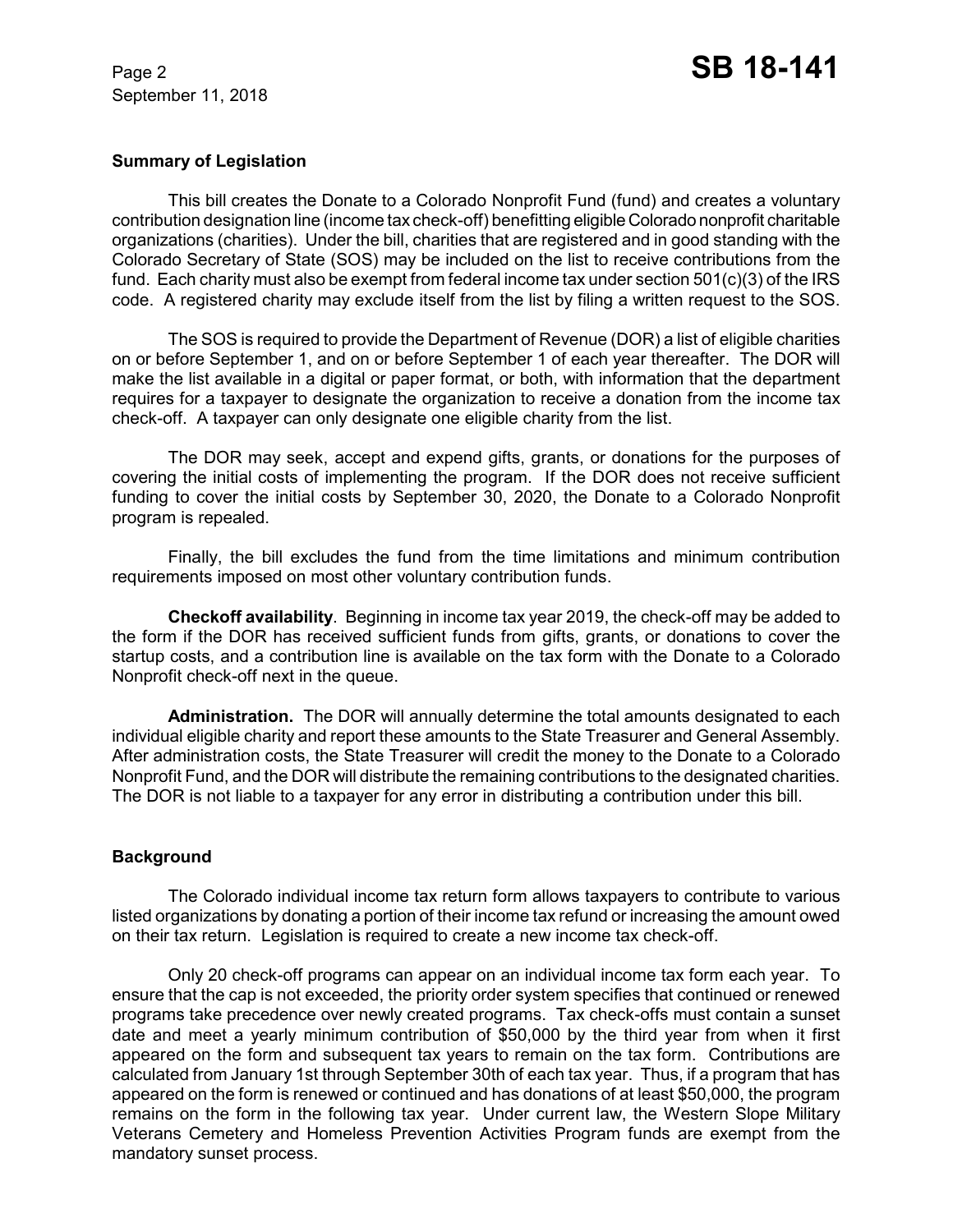September 11, 2018

Newly created programs can only appear on the tax form when an existing program is removed. The order of programs in the queue is determined by the date and time that the Governor signs each bill. It should be noted that 20 voluntary contributions appear on the 2017 Colorado individual income fax form.

During January 1 through September 2017, the total amount of voluntary contributions made was approximately \$1.8 million, ranging from \$16,000 to \$181,000 per checkoff program.

As of February 1, 2018, there are approximately 11,200 charities eligible to receive contributions from the fund if this bill becomes law.

#### **Assumptions**

This fiscal note uses the following assumptions:

• The check-off will be added to the 2020 individual income tax return form and state revenue and expenditures will begin increasing in FY 2019-20.

#### **State Revenue**

The amount of contributions to the Donate to a Colorado Nonprofit Fund and the date by which the tax check-off will be available is uncertain. To the extent that this bill generates new contributions and does not shift donations from existing check-off programs, state revenue will increase in years the tax check-off is available.

The DOR may seek and accept gifts, grants, and donations from private or public sources for purposes of implementing the program beginning in FY 2018-19. As of the date of this fiscal note, no sources of gifts, grants, or donations have been identified and any increase in revenue has not been estimated.

These voluntary contributions and donations will not affect General Fund revenue and are exempt from TABOR provisions.

#### **State Expenditures**

Conditional on the receipt of gifts, grants, and donations, the DOR will have expenditures of 1.8 FTE and \$248,074 in FY 2019-20 and 2.2 FTE and \$137,408 beginning in FY 2020-21, summarized in Table 2. If gifts, grants and donations are not sufficient to cover these expenditures by September 30, 2020, the Donate to a Colorado Nonprofit Fund is repealed.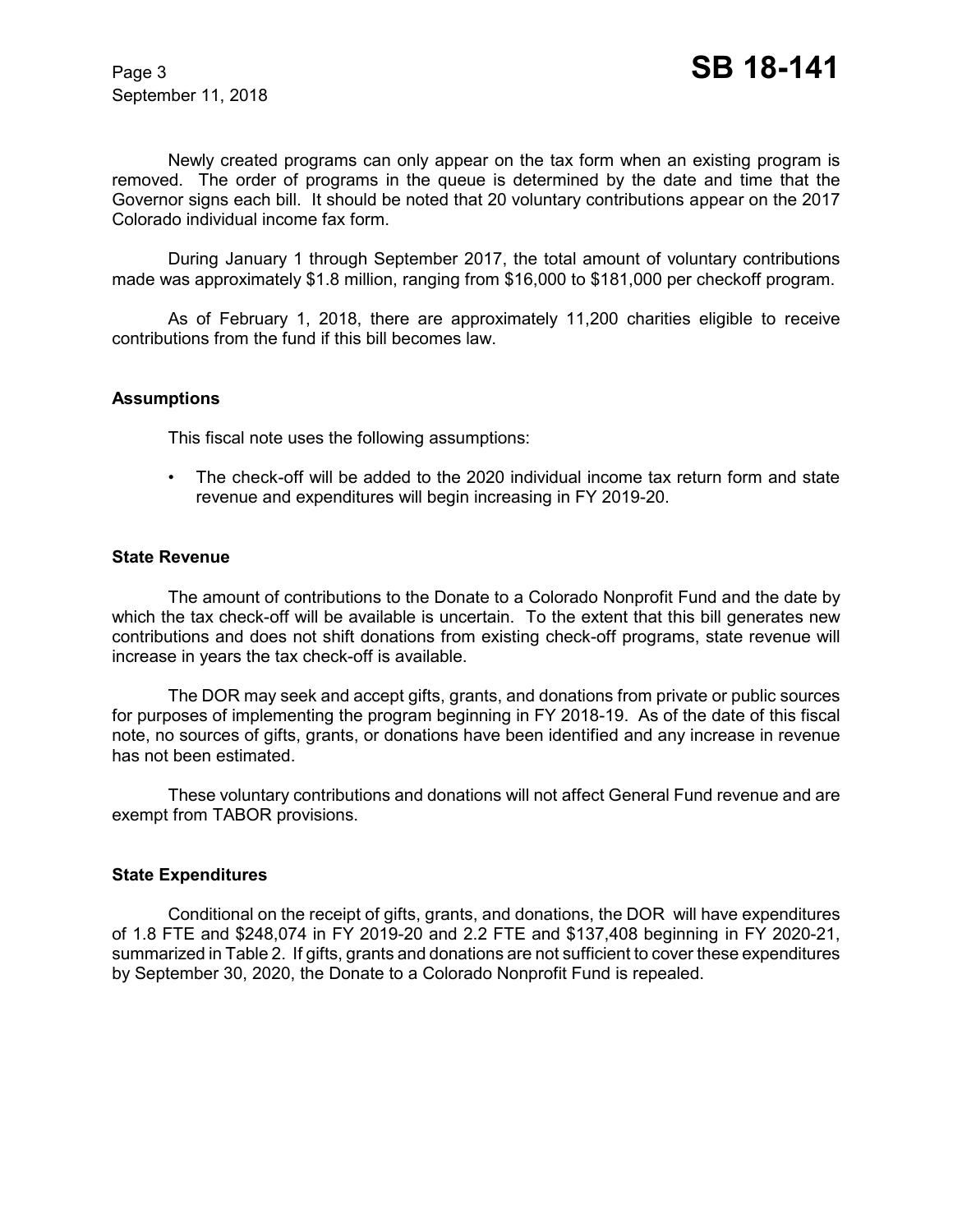# **Cost Components FY 2018-19 FY 2019-20 FY 2020-21 Department of Revenue** Personal Services (Tax Examiner I)  $\overline{36,996}$  \$44,395 Personal Services (Analyst III)  $$45,946$  \$55,135 Personal Services **1988 120 12 12 13:012 12:02 13:044** \$13,012 Computer System Changes (Gentax) - \$130,000 - Standard Operating Expenses  $\overline{\phantom{2}}$   $\overline{\phantom{2}}$   $\overline{\phantom{2}}$   $\overline{\phantom{2}}$   $\overline{\phantom{2}}$   $\overline{\phantom{2}}$   $\overline{\phantom{2}}$   $\overline{\phantom{2}}$   $\overline{\phantom{2}}$   $\overline{\phantom{2}}$   $\overline{\phantom{2}}$   $\overline{\phantom{2}}$   $\overline{\phantom{2}}$   $\overline{\phantom{2}}$   $\overline{\phantom{2}}$   $\overline{\phantom{2}}$   $\$ Other Costs 612,500 **612,500 62,608 512,500** Centrally Appropriated Costs\* The Costs of the State of the State State State State State State State State St FTE - Personal Services and the services of the services of the services of the services of the services of the services of the services of the services of the services of the services of the services of the services of th **Total Cost - \$248,074 \$137,408 Total FTE - 1.8 FTE 2.2 FTE**

**Table 2 Conditional Expenditures Under SB 18-141**

 *\* Centrally appropriated costs are not included in the bill's appropriation.*

**Department of Revenue.** In general, costs for adding an income tax check-off line begin in the last quarter of the year in which it is scheduled to appear on the form. If the Donate to a Colorado Nonprofit income tax check-off is added to the 2020 individual income tax form, expenditures for the department are expected to begin on October 1, 2020. The FY 2019-20 expenditures in Table 2 have been prorated for this start date.

In FY 2019-20, this bill will require computer programming costs to develop and expand the the current GenTax system to include over 11,000 new accounts. These changes are expected to increase expenditures by \$130,000, representing 520 hours of computer programming at \$250 per hour. The volume of new accounts will require 0.8 FTE to manage, test, and ensure the new accounts are performing correctly. In addition, it is expected that the DOR will also experience a workload increase from income tax paper returns designating a contribution to the fund. Paper files are electronically uploaded using an Optical Charter Recognition (OCR) system. The most recent OCR rates recognized 57 percent of paper returns, requiring a manual review of 43 percent of paper forms. It is uncertain how many paper filers will contribute to the new fund, but this analysis assumes the bill will increase the amount of new manual reviews. On average, each paper return review takes about 20 minutes to complete. The fiscal note assumes that 0.8 FTE will be required to handle this additional workload. Finally, the department will require 0.2 FTE for compiling annual reports and workload related to the distribution of the contributions to the nonprofit organizations.

In FY 2020-21 and each year thereafter, the department will require 2.2 FTE and \$137,408 to fully implement the new income tax check-off. These costs include \$12,500 in ongoing GenTax maintenance. The bill specifies that these costs are to be paid by an annual appropriation from the Donate to a Colorado Nonprofit Fund. In the event that the moneys in the fund are insufficient to cover these costs, this fiscal note assumes that the General Fund will offset any unfunded amounts, which will be reimbursed once sufficient donations are contributed.